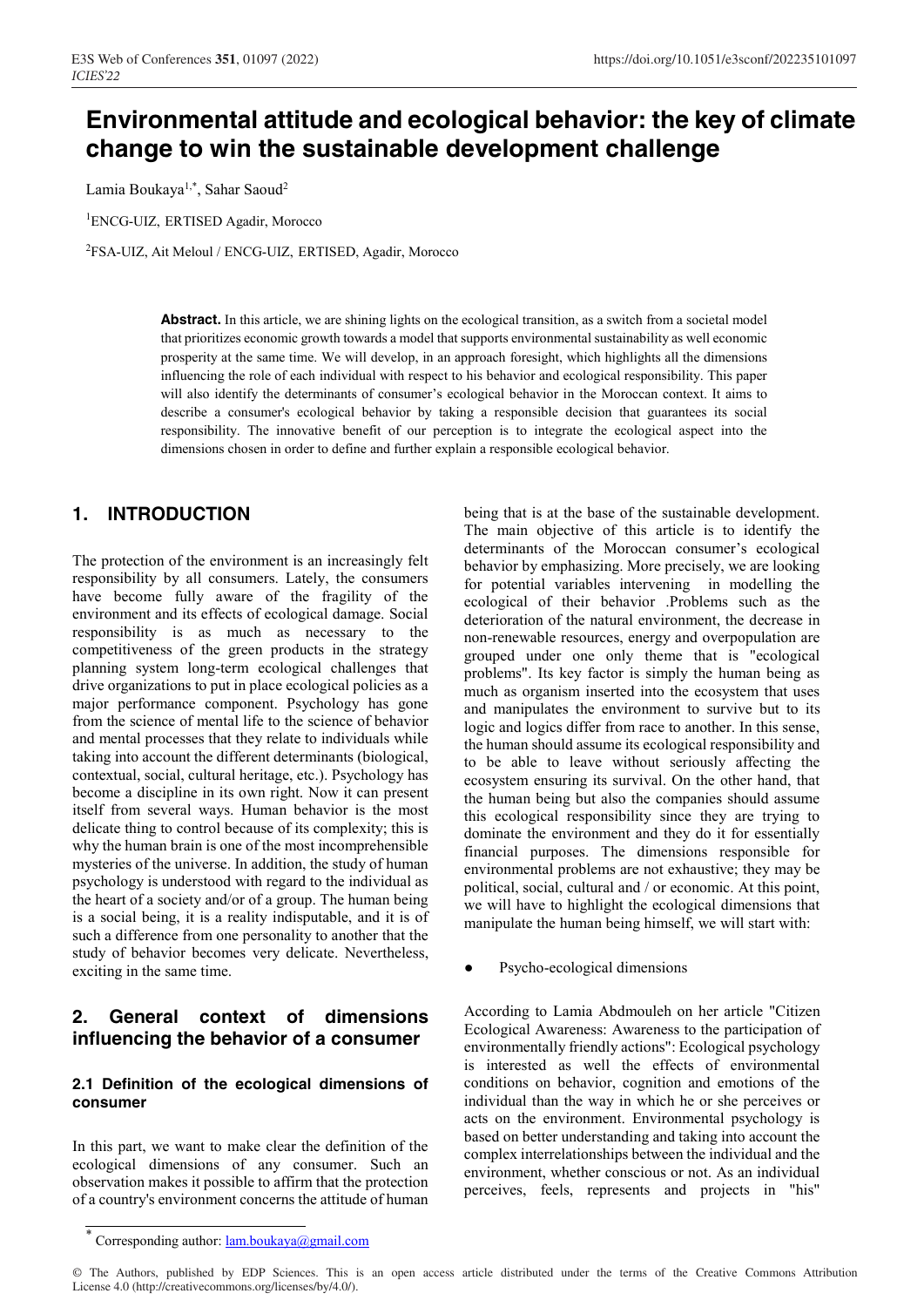environment, positively or negatively depending on the case. This environment, with its real or fantasized peculiarities, the way in which it is invested and shaped by the individual participates in the identity of the individual and of a group, and gives meaning to their behavior. To master this dimension, we will call for two qualitative variables namely: consciousness and aptitude.

#### Socio-ecological dimensions

For these dimensions, they consist in studying the species by privileging relations and social interactions between them. A socio-ecology means an ecologically inspired discipline, which analyzes the form of social behavior as an active adaptation to the constraints of the environment. This approach allows the development of environmental promotion actions taking into account the various factors influencing the environment (individual, social, ecological, political ...). Indeed, in recent years, many the data highlighted the influence of social determinants and about the way of life and the state of the environment of individuals. A teacher-researcher will present the theoretical framework and three illustrations will be proposed from the work coordinated by Inpes (physical activity, age well and early childhood and parenthood)

Eco-economical dimensions

Our objective always is to understand the environmental behavior of the consumer and to pass of a polluting consumption to an environmental consumption but this, by accident, depends on two primordial variables: income and power of purchase on which we decided to name it ecological.

## **3. The selection of the variables composing the ecological dimensions of the economic agent**

## **3.1. Determination of the scale of measurement of the explanatory variables**

| The items of the ladder of ecological |                              |  |
|---------------------------------------|------------------------------|--|
| Awareness                             |                              |  |
| Item. $1.1$                           | I am ready to participate in |  |
|                                       | actions of protection of     |  |
|                                       | environment                  |  |
| Item. $1.2$                           | If they install garbage cans |  |
|                                       | of sorting of waste near     |  |
|                                       | me, I am going to sort out   |  |
|                                       | my waste                     |  |
| Item. $1.3$                           | I accept that my bought      |  |
|                                       | products are wrapped         |  |
|                                       | pasteboard or paper and      |  |
|                                       | not plastic                  |  |
| Item. $1.4$                           | If I have the choice, I will |  |
|                                       | buy products that the        |  |
|                                       | packing is recyclable        |  |

**Table 1.** The items of the ladder of environmental aptitude

| The items of the ladder of ecological |                              |  |
|---------------------------------------|------------------------------|--|
| suitability                           |                              |  |
| Item. $2.1$                           | A product is said            |  |
|                                       | ecological when he does      |  |
|                                       | not call manures and         |  |
|                                       | chemical pesticides          |  |
| Item. $2.2$                           | The most important           |  |
|                                       | problem which threatens      |  |
|                                       | environment is               |  |
|                                       | urbanization as noise,       |  |
|                                       | atmospheric pollution and    |  |
|                                       | household refuses            |  |
| Item. $2.3$                           | A century is needed so that  |  |
|                                       | a plastic sachet degrades in |  |
|                                       | nature                       |  |
| Item. $2.4$                           | I am aware of harmful        |  |
|                                       | effects of the plastic waste |  |
|                                       | thrown in sea                |  |

**Table 2.** The items of the ladder of ecological suitability

| The items of the ladder Gender |        |
|--------------------------------|--------|
| S.3.1                          | Male   |
| S.3.2                          | Female |

**Table 3.** The items of the ladder Gender

| The items of the ladder of Civil Status |                 |  |
|-----------------------------------------|-----------------|--|
| S.4.1                                   | I am Single     |  |
| S.4.2                                   | I am Married    |  |
| S.4.3                                   | Lam Divorced    |  |
| S.4.4                                   | I am Widow (er) |  |

**Table 4.** The items of the ladder of Civil Statutes

| The items of the ladder of monthly income: |                                     |  |
|--------------------------------------------|-------------------------------------|--|
| E.5.1                                      | Between 1500 MAD And<br>6000 MAD    |  |
| E.5.2                                      | Between 6001 MAD And<br>12 000 MAD  |  |
| E.5.3                                      | Between 12 001 MAD<br>And 20000 MAD |  |
| E.5.4                                      | 20001 MAD And Plus                  |  |

**Table 5.** The items of the ladder of monthly income

| The items of the ladder of Ecological |                              |
|---------------------------------------|------------------------------|
| purchasing power                      |                              |
| E.6.1                                 | I agree to pay a little more |
|                                       | a lot for a green product    |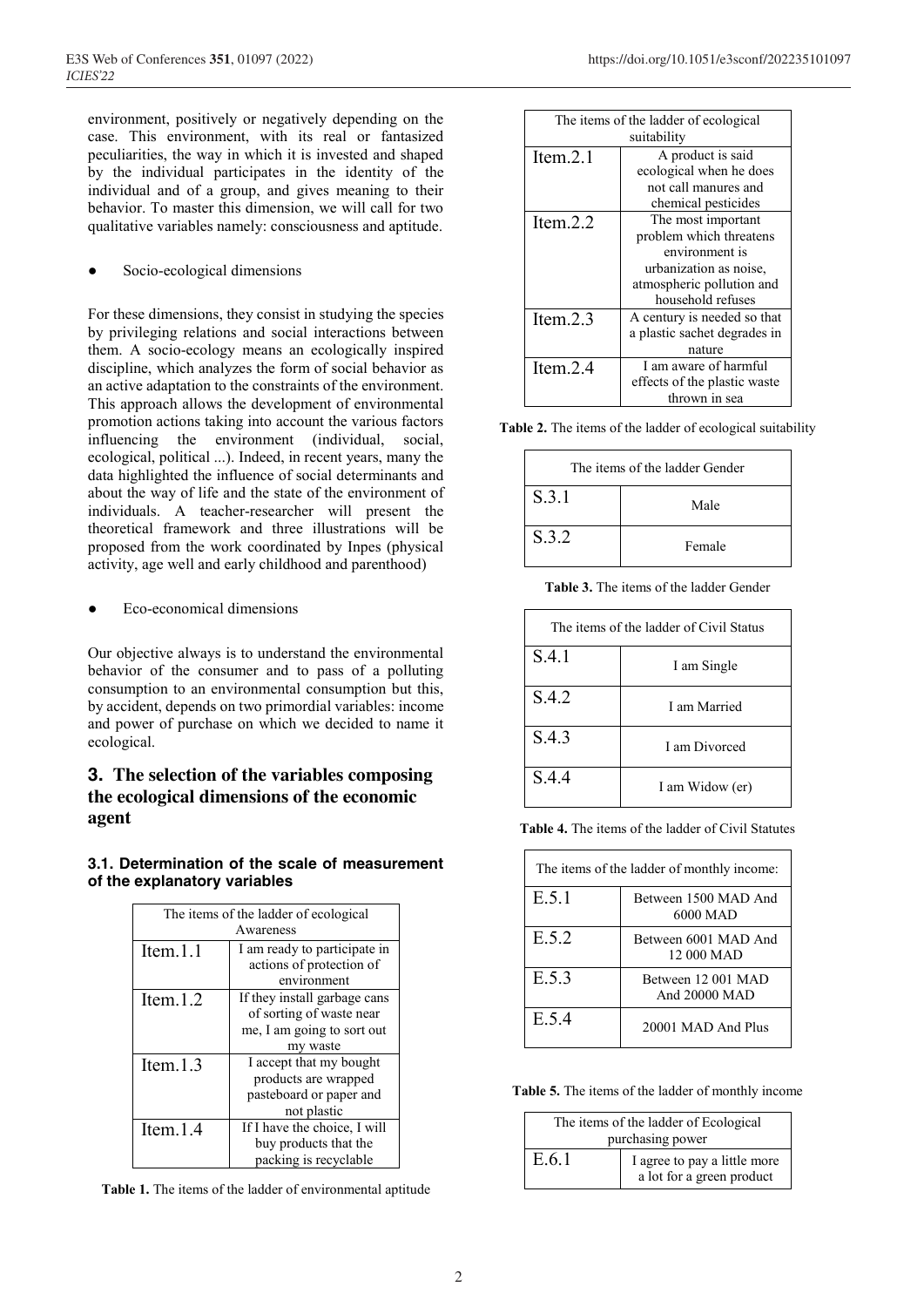| E 6 2 | I have tendency to buy the<br>respectful products for<br>environment up to 50 % of<br>my monthly purchases |
|-------|------------------------------------------------------------------------------------------------------------|
| E.6.3 | I would be ready to pay 5<br>% on top of that for<br>environmental products                                |
| E 64  | I am ready to dedicate<br>more than 50 % of my<br>power of purchase for farm<br>produce bio.               |

**Table 6.** The items of the ladder of Ecological purchasing power

#### **3.2 The measurement of the explanatory variables composing the ecological dimensions**

Due to the nature of the social sciences, which are the subject of uncertainty intervals, the mathematical and statistical methods used to measure the models variables are not fully validated. Consequently, we will opt for the Fuzzy Logic created by Lotfi ZADEH in 1965. This explain the notion of the belonging degree in the verification of a condition. An affiliation allowing being in the other state than true or false that makes it possible to take into account imprecision and uncertainty. This mathematical method is based on the fuzzy subsets theory, which allows creating a decision matrix based on fuzzy operators. The purpose is to obtain the variables' belonging degree in a set by using mathematical methods such as the mean maxima method (MM) and the center of gravity method (COG). For our model, we will keep for the ecological awareness the psycho-ecological scale already known in the literature. Furthermore, for the other variables we will use the fuzzy logic due to their linguistic and qualitative nature. Therefore, we will create a decision matrix by using fuzzy operators in order to assign to each variable an interval, then we will proceed to the defuzzification step of the variables in order to obtain the belonging degree. A reason that allowed us to choose the fuzzy logic that will attribute to this variable its degree of belonging in terms of ecological behavior other than zero and one, an observation that cannot be identified by other theories. At this level, we will refer to fuzzy logic to measure our variables. It is a logic where the truth-values of the variables - instead of being true or false - are real between zero and one. In this sense, it extends the classical Boolean logic it consists in taking into account various numerical factors for to arrive at a decision which one wishes acceptable but above all logical. This method of measurement makes it possible to make measurable any qualitative variable (which is the case of our study.) Therefore, concerning the variables of the psychoecological dimension, we will use this logic as well as for the variables of the economic-ecological dimension; on the other hand, those of dimension are quantitative variables.

# **4 Climate Change : the ecological behavior of an individual is the key of climate change to win the sustainable development challenge**

Climate change will contribute to the disruption of the earth's natural ecosystems, potentially leading to the extinction of indigenous wildlife. In Morocco, it is mainly the impact of climate change on habitat and ecosystems that will dictate the changes of biodiversity. Several studies show impressively how climate change can seriously disrupt Moroccan habitat, health, behavior and economic growth. However, the provision of climate information should be able to reduce costs but only if it is available in a timely manner. From an economic perspective, it is quite reasonable to invest in adaptation in order to limit or eliminate the anticipated negative impacts while exploiting the new opportunities that will arise. The risks of climate change and natural disasters and recurrent climatic disturbances are, moreover, only contributing to the weakening of ecosystems and the degradation of natural resources, with serious impacts on economic and social development. The relationship between biodiversity and the functioning of ecosystems is one of the most current issues of ecology today. In addition to the intellectual challenges of understanding and simulating the dynamics of ecosystems, since the end of the 1980s, crucial environmental issues have emerged. Indeed, there is a positive link between biodiversity and ecosystem health that has been expressed in terms of biological insurance: the more species there are, the more likely it is that one or more of them adapted to the new environment induced by an exceptional or extreme event. It is for this reason that Morocco has engaged a participatory process in a long-term strategy that will enable it to meet its international obligations in this area. Morocco has initiated several programs for the rational management of water, the fight against desertification, the protection of biological diversity and the initiation of an energy policy promoting energy efficiency and the use of renewable energies. Insufficient efforts to support the ecological transition. It will be necessary to focus on institutions and programs of monitoring, prevention and disaster management, mitigation and adaptation to climate change, development of natural and cultural resources as well as targeted communication strategies and activities. Sensitization and mobilization of the population, taking into account the different needs and perspectives of men and women in these areas.

#### **Conclusion**

Finally, the environment here is not seen as a mere scenery surrounding the individual or group, or even just as a source of ecological services, but rather our main element of debate. The mistake is to believe that the ecological transition is a simple industrial issue that is transparent to the people. That is why it is essential to associate the population to the ecological transition,